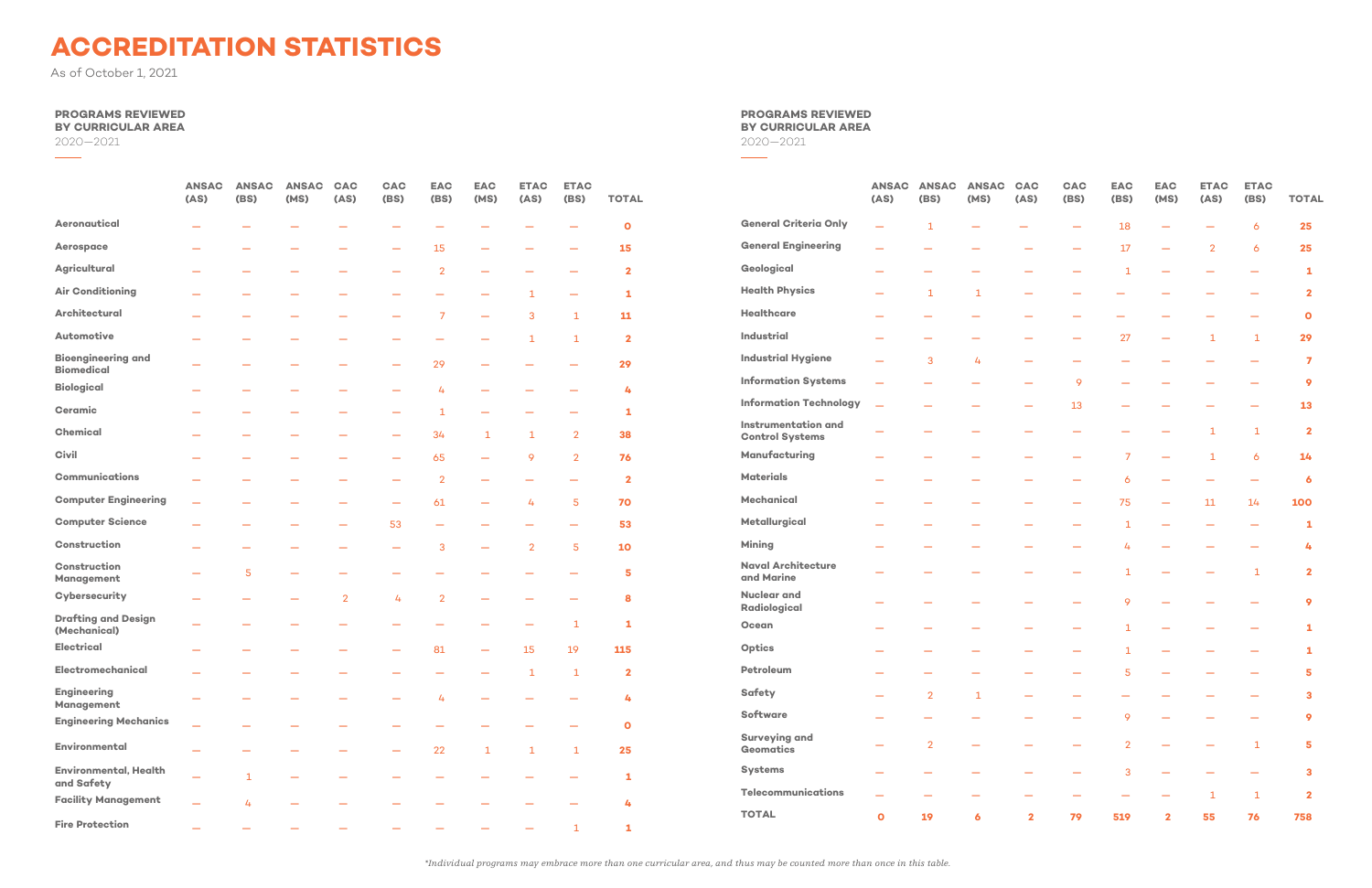## **ACCREDITATION STATISTICS**

As of October 1, 2021

### **ACTIONS FOR GENERAL REVIEWS**

2020-2021

|                                  | <b>ANSAC</b> | <b>CAC</b> | <b>EAC</b>             | <b>ETAC</b>           | TOTAL                          |
|----------------------------------|--------------|------------|------------------------|-----------------------|--------------------------------|
| <b>Next General Review (NGR)</b> | 17<br>68%    | 71<br>88%  | 458<br>90%             | 92<br>73%             | 638<br>86%                     |
| <b>Interim Report (IR)</b>       | 8<br>32%     | 10<br>12%  | 42<br>8%               | 33<br>26%             | 93<br>13%                      |
| <b>Interim Visit (IV)</b>        |              |            | 2<br><1%               |                       | $\mathbf{2}$<br>1%             |
| <b>Show Cause Report (SCR)</b>   |              |            | $\mathbf{1}$<br>$<1\%$ | $\mathbf{1}$<br>$1\%$ | $\overline{\mathbf{2}}$<br><1% |
| <b>Show Cause Visit (SCV)</b>    |              |            | $\overline{2}$<br><1%  |                       | $\mathbf{2}$<br>$1\%$          |
| <b>Not to Accredit (NA)</b>      |              |            | 3<br><1%               |                       | 3<br>$1\%$                     |

- **86%**
- **13%**
- **<1%**
- 
- **<1%**
- 

*Due to rounding, all numbers presented might not total 100%.*

*The total percentage by Commission will not add up to the total percentage for all Commissions. We only count a program once in the total statistics, but programs will be counted in each commission's statistics, where applicable.*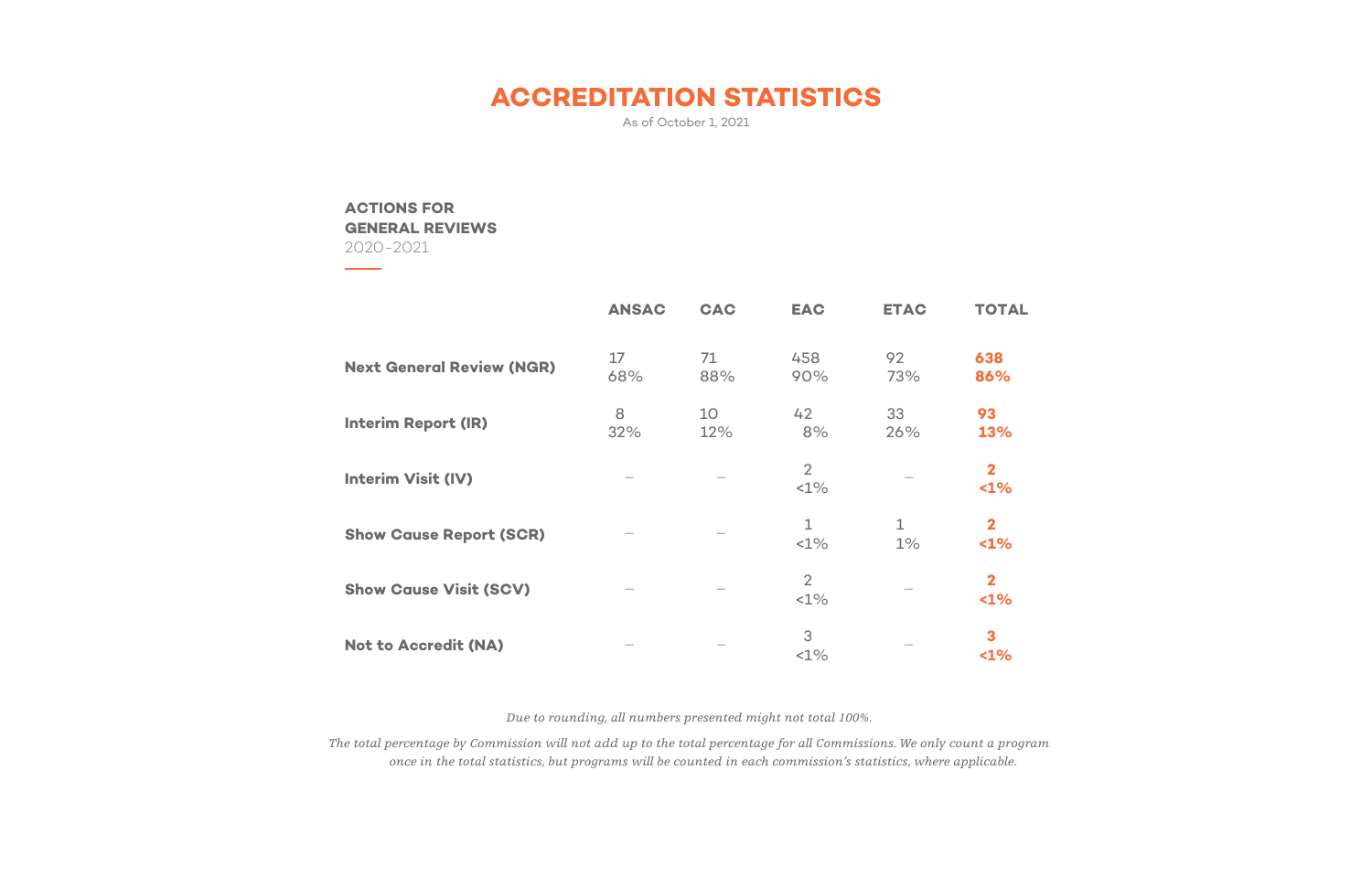# **ACCREDITATION TRENDS**

As of October 1, 2021

 $\frac{1}{2}$ 

#### **ACTIONS FOR GENERAL REVIEWS, 2016-2021**

Applied and Natural Science Accreditation Commission (ANSAC)

### **ACTIONS FOR GENERAL**

**REVIEWS, 2016-2021**

 $\overline{\phantom{a}}$ 

Computing Accreditation Commission (CAC)

### **NEXT GENERAL REVIEW INTERIM REPORT INTERIM VISIT SHOW CAUSE NOT TO ACCREDIT 2016** 69% 26% 4% 1% 0% **2017** 70% 24% 5% 1% 0% **2018** 67% 29% 2% 2% 0% **2019** 80% 17% 3% 0% 0% **2020** 73% 26% 0% 1% 0% **2021** 88% 12% 0% 0% 0%

|      | <b>NEXT</b><br><b>GENERAL</b><br><b>REVIEW</b> | <b>INTERIM</b><br><b>REPORT</b> | <b>INTERIM</b><br><b>VISIT</b> | <b>SHOW</b><br><b>CAUSE</b> | <b>NOT TO</b><br><b>ACCREDIT</b> |      | <b>NEXT</b><br><b>GENERAL</b><br><b>REVIEW</b> | <b>INTERIM</b><br><b>REPORT</b> | <b>INTERIM</b><br><b>VISIT</b> | <b>SHOW</b><br><b>CAUSE</b> | <b>NOT TO</b><br><b>ACCREDIT</b> |
|------|------------------------------------------------|---------------------------------|--------------------------------|-----------------------------|----------------------------------|------|------------------------------------------------|---------------------------------|--------------------------------|-----------------------------|----------------------------------|
| 2016 | 80%                                            | 13%                             | 7%                             | 0%                          | 0%                               | 2016 | 85%                                            | 13%                             | $1\%$                          | $1\%$                       | $1\%$                            |
| 2017 | 68%                                            | 32%                             | 0%                             | 0%                          | O%                               | 2017 | 90%                                            | 9%                              | $1\%$                          | 0%                          | $1\%$                            |
| 2018 | 58%                                            | 42%                             | 0%                             | 0%                          | 0%                               | 2018 | 84%                                            | 13%                             | $1\%$                          | $<1\%$                      | 2%                               |
| 2019 | 74%                                            | 26%                             | 0%                             | 0%                          | O%                               | 2019 | 89%                                            | 10%                             | 0%                             | $1\%$                       | $1\%$                            |
| 2020 | 71%                                            | 21%                             | 7%                             | 0%                          | 0%                               | 2020 | 82%                                            | 15%                             | 2%                             | $1\%$                       | O%                               |
| 2021 | 68%                                            | 32%                             | 0%                             | 0%                          | 0%                               | 2021 | 90%                                            | 8%                              | $<1\%$                         | $1\%$                       | $<1\%$                           |

**ACTIONS FOR GENERAL REVIEWS, 2016-2021**

Engineering Accreditation Commission (EAC)

 $\sim$ 

<u> The Common State State Sta</u>

**ACTIONS FOR GENERAL REVIEWS, 2016-2021**

Engineering Technology Accreditation Commission (ETAC)

**NEXT** 

| <b>INTERIM</b><br>VISIT | <b>SHOW</b><br><b>CAUSE</b> | <b>NOT TO</b><br><b>ACCREDIT</b> |
|-------------------------|-----------------------------|----------------------------------|
| 8%                      | 0%                          | 0%                               |
| $0\%$                   | 0%                          | 0%                               |
| $0\%$                   | 0%                          | 0%                               |
| 2%                      | 1%                          | 0%                               |
| 0%                      | 0%                          | 0%                               |
| 0%                      | $1\%$                       | 0%                               |

|      | <b>GENERAL</b><br><b>REVIEW</b> | <b>INTERIM</b><br><b>REPORT</b> | <b>INTERIM</b><br><b>VISIT</b> | <b>SHOW</b><br><b>CAUSE</b> | <b>NOT</b><br><b>ACC</b> |
|------|---------------------------------|---------------------------------|--------------------------------|-----------------------------|--------------------------|
| 2016 | 65%                             | 27%                             | 8%                             | 0%                          | 0%                       |
| 2017 | 85%                             | 15%                             | O%                             | O%                          | 0%                       |
| 2018 | 75%                             | 25%                             | 0%                             | 0%                          | 0%                       |
| 2019 | 81%                             | 15%                             | 2%                             | $1\%$                       | 0%                       |
| 2020 | 93%                             | 7%                              | 0%                             | 0%                          | 0%                       |
| 2021 | 73%                             | 26%                             | 0%                             | 1%                          | 0%                       |